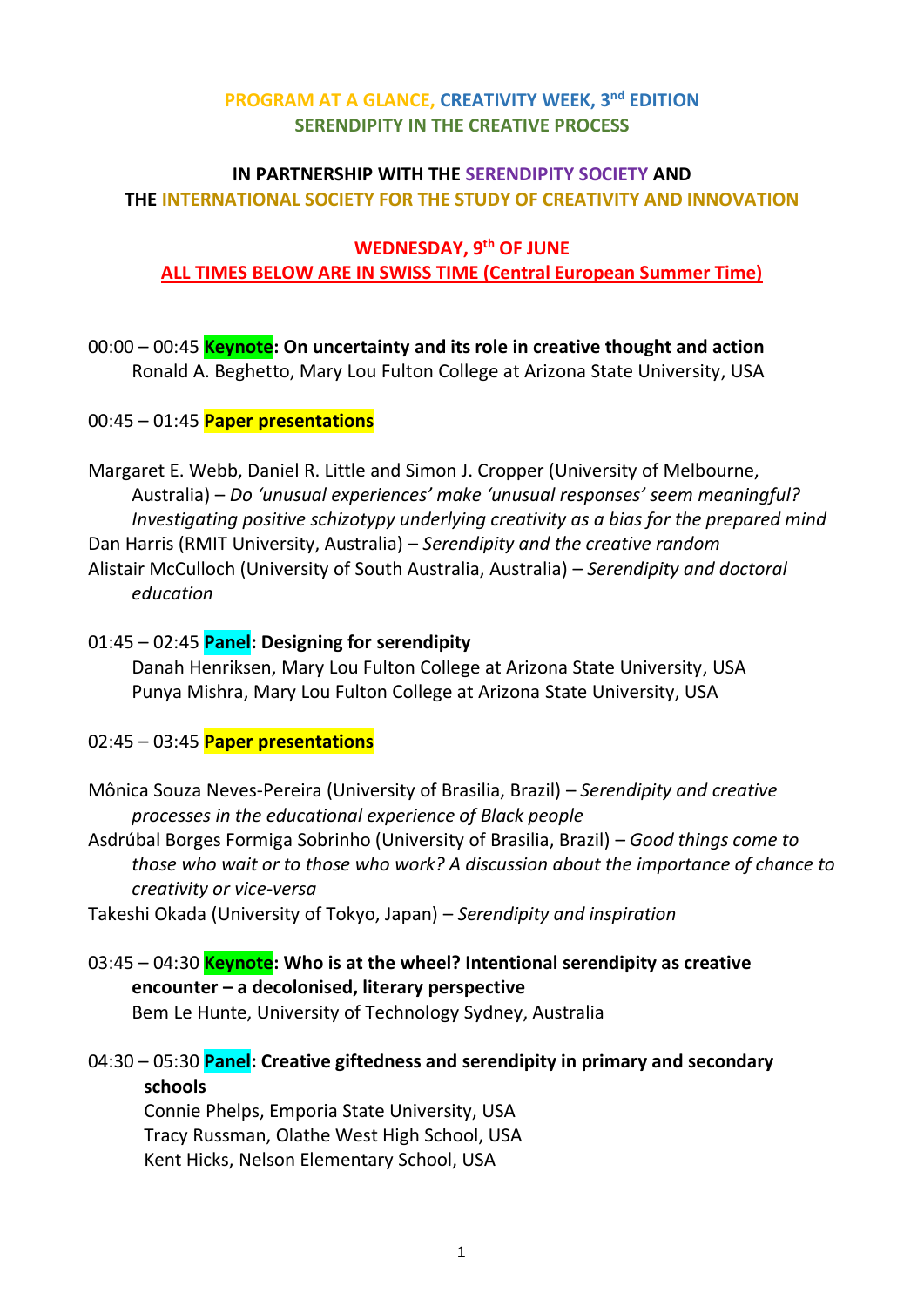# 05:30 – 06:00 **Keynote: Breaking the line: Serendipity and linear, boundaried models of creativity**

Wendy Ross, London Metropolitan University, UK

### 06:00 – 08:00 **Paper presentations**

- Gerhard Bruno Erich Lock (Tallinn University, Estonia) *The unexpected, micro-moment opportunities and serendipity as pedagogical concepts in music, the arts and beyond*
- Halima Ahmed, Kata Pauly-Takacs and Anna Abraham (Leeds Beckett University, UK) *Effects of memory induction on creative thinking in younger and older adults*
- Todd Lubart (University of Paris, France) *Introducing the International Society for the Study of Creativity and Innovation + The Three Princes of Serendip: What's creativity got to do with it?*
- Nathalie Bonnardel, Eric Bonetto and Nicolas Pichot (Aix-Marseille University, France) *Serendipity and judgments of creative productions*
- Auguste Dumouilla, Marion Botella, Todd Lubart and Franck Zenasni (University of Paris, France) – *Generate and seizing unexpected professional opportunities, the serendipian creative potential*
- 08:00 08:45 **Keynote: Anatomy of the unsought finding. Serendipity: Origin, history, domains, traditions, appearances, patterns & programmability** Menko Victor (Pek) van Andel (serendipitiologist)
- 08:45 09:30 **Keynote: Creative problem solving in the repugnant kitchen** Frédéric Vallée-Tourangeau, Kingston University, UK

#### 09:30 – 11:00 **Paper presentations**

- Panu Forsman, Soila Lemmetty and Kaija Collin (University of Jyväskylä, Finland) *Unsustainable creativity*
- Eric Rietzschel, Kiki de Jonge and Bernard Nijstad (University of Groningen, the Netherlands) – *A creative idea is a useful idea: Towards a 'Covfefe' model of creativity*
- Martin Sand (TU Delft, the Netherlands) and Karin Jongsma (UMC Utrecht, the Netherlands) – *Scientists' views on (moral) luck*
- Thomas Baruzzi (University of Edinburgh, UK) and Joseph Corneli (Hyperreal Enterprises, Ltd.) - *Looking for Serendip, Feeling Zembla*

 $11:00 - 12:30$ 

**Panel: Chance encounters in media** with Ana Janeiro (Lisbon Polytechnic, Portugal) and Cecilia Zoppelletto (University of Westminster, UK) Moderator: Francesco Arese-Visconti, Webster University Geneva

**Keynote: Chance encounters and** *Dreams of A Life* **(Carol Morley, 2011)** Margherita Sprio, University of Westminster, UK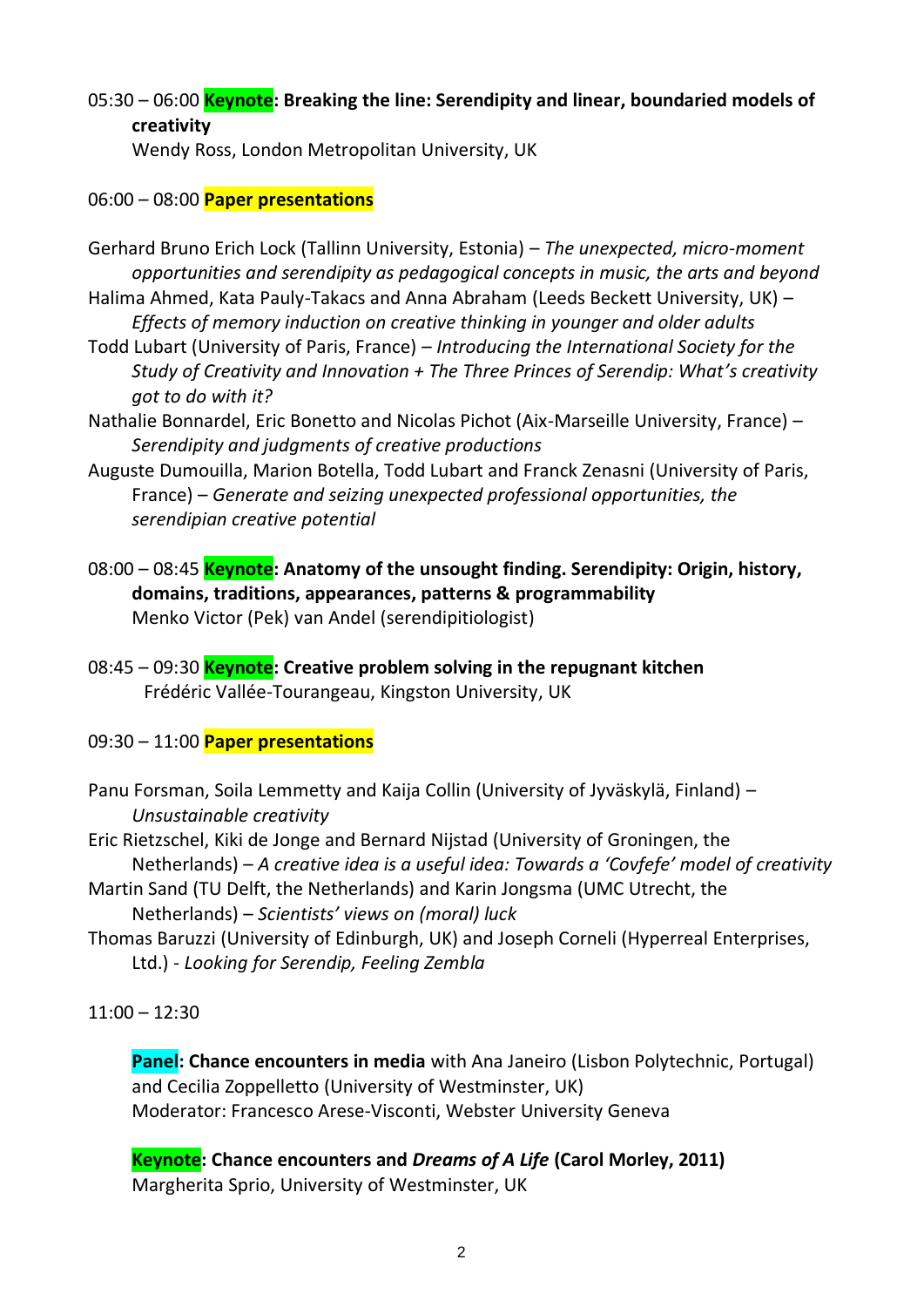- 12:30 13:15 **Keynote: Making my own luck: Creative professionals' 'serendipity strategies' and their implications for creative practice** Stephann Makri, City, University of London, UK
- 13:15 14:45 **Workshop: Improvised comedy: Creativity at play** Samuel Lagier, Switzerland

### 14:45 – 15:45 **Meet the Artist**

Jan Van Mol (Addictlab) Moderator: Julianna Sandholm-Bark, Webster University Geneva

- 15:45 17:00 **Panel: Creativity and serendipity in film making and viewing of the short documentary** *Freedom Dance* **(Steven Fischer, Craig Herron, 2007)** Panelists: Steven Fischer (film maker), Francesco Arese-Visconti (Webster University Geneva), Wendy Ross (London Metropolitan University, UK), Vlad Glaveanu (Webster University Geneva, Switzerland)
- 17:00 18:00 **Panel: Chance encounters in art and nature** with Franziska Lauber, James Lang and Asthildur Jonsdottir Moderator: Julianna Sandholm-Bark, Webster University Geneva
- 18:00 19:00 **Keynote**: **Happy accidents in the visual arts – Examining the intersection between design and craft with chance and accident** Alan J Lawson (artist)
- 19:00 20:00 **Paper presentations**
- Sarah Campbell (University of Exeter, UK) *Process over Product: Valuing open-ended creative practice and interdisciplinary collaboration*
- Juan Du (Metanoia Institute, UK) *Exploring integrating mindfulness Chinese calligraphy Enhanced Therapy (CCET) as a complementary psychotherapy to bridge underrepresented Chinese clients in the UK*
- Giovanni Emanuele Corazza (University of Bologna, Italy) *Divergent creativity estimation: The home of serendipity*
- 20:00 20:45 **Keynote: Whose mind is prepared? Taking note of the intersections between skills, wisdom, fortune and chance in serendipity stories** Samantha Copeland, TU Delft, the Netherlands

20:45 – 21: 45 **Panel: From Surprising to Inquiry: To which extent does serendipity open the doors to creative abduction?** Panel chair: Mariana Vitti Rodrigues, State University of São Paulo, Brazil Renata Silva Souza, State University of São Paulo, Brazil Ricardo Peraça Cavassane, University of Campinas, Brazil